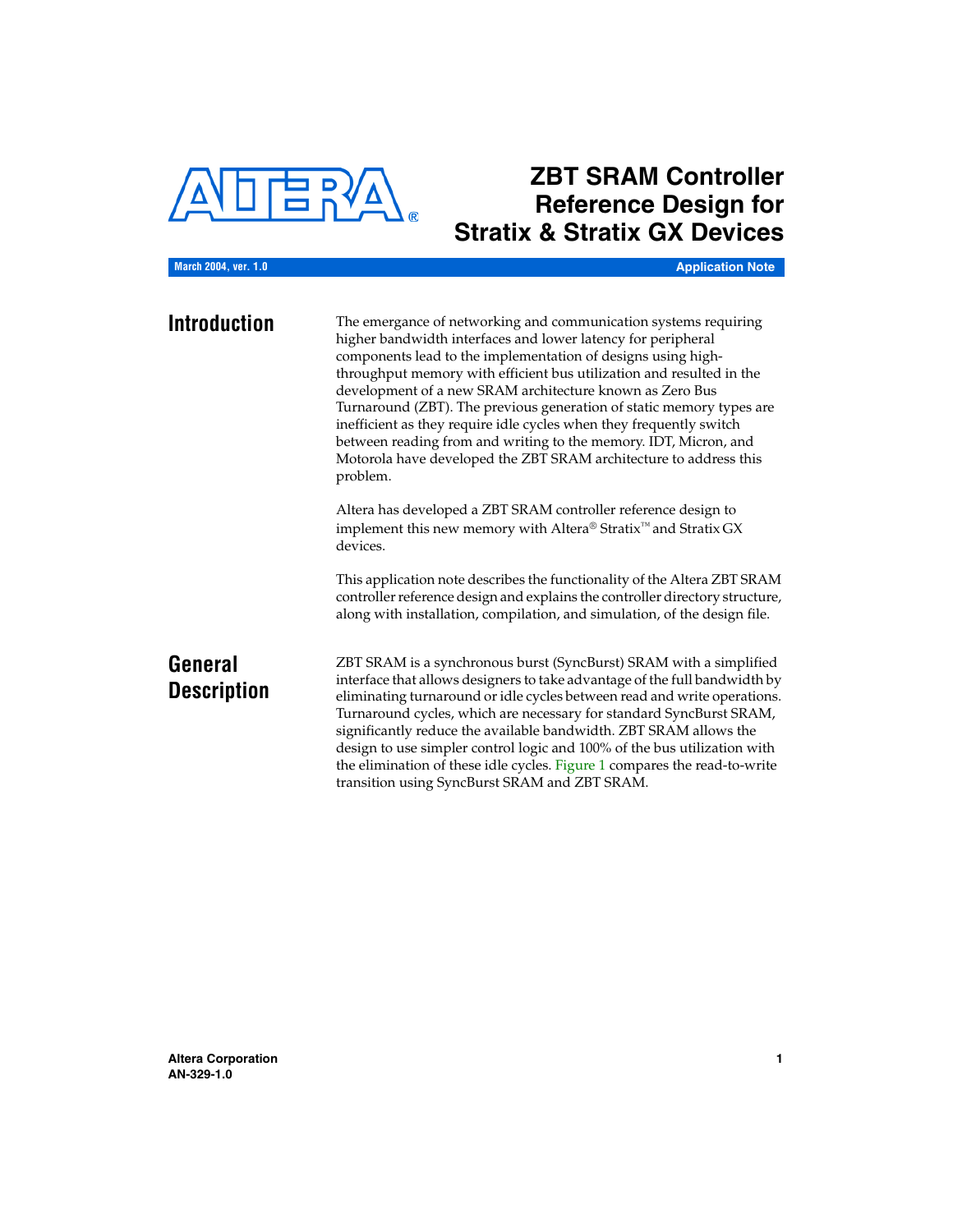

### ZBT SRAM is available with a pipelined or flow-through interface. In a pipelined interface, the read data is available two clock cycles after the read command is issued, and the write data is required two clock cycles after the write command is asserted. In a flow-through interface, the datalatency requirement is one clock cycle for both read and write operations. Pipelined ZBT SRAM provides faster clock-to-data access, and therefore can be clocked faster than flow-through ZBT SRAM. However, flowthrough ZBT SRAM provides one clock cycle less latency than the pipelined variety.

Both pipelined and flow-through ZBT SRAM devices can load a new address each clock cycle or advance the device's internal counter. The internal counter can be sequenced in a linear or interleaved fashion. ZBT SRAM supports either LVTTL or LVCMOS I/O standards for the memory interfaces.

With the 100% bus utilization that ZBT SRAM provides, there is an increased potential for the devices on the bus to experience bus contention as compared to standard SyncBurst SRAM devices. Bus contention happens when two devices on the bus (e.g. the DQ bus) attempt to drive opposite logic values at the same time. During a write operation, the controller drives the data bus and the ZBT SRAM receives that data, but during a read operation the controller must tri-state its output drivers and receives the data that are being driven by the SRAM. If the controller executes a read followed by a write operation and the SRAM does not stop driving the bus before the controller begins to drive the bus, contention occurs if opposite logic levels are being driven. Alternatively, during a write followed by a read operation, if the turn-off time of the controller is longer than the turn-on time of the SRAM, contention may result. Short-term contention causes a small increase of power consumption and thermal dissipation. For more information on

### <span id="page-1-0"></span>*Figure 1. Comparison of Read-to-Write Transition*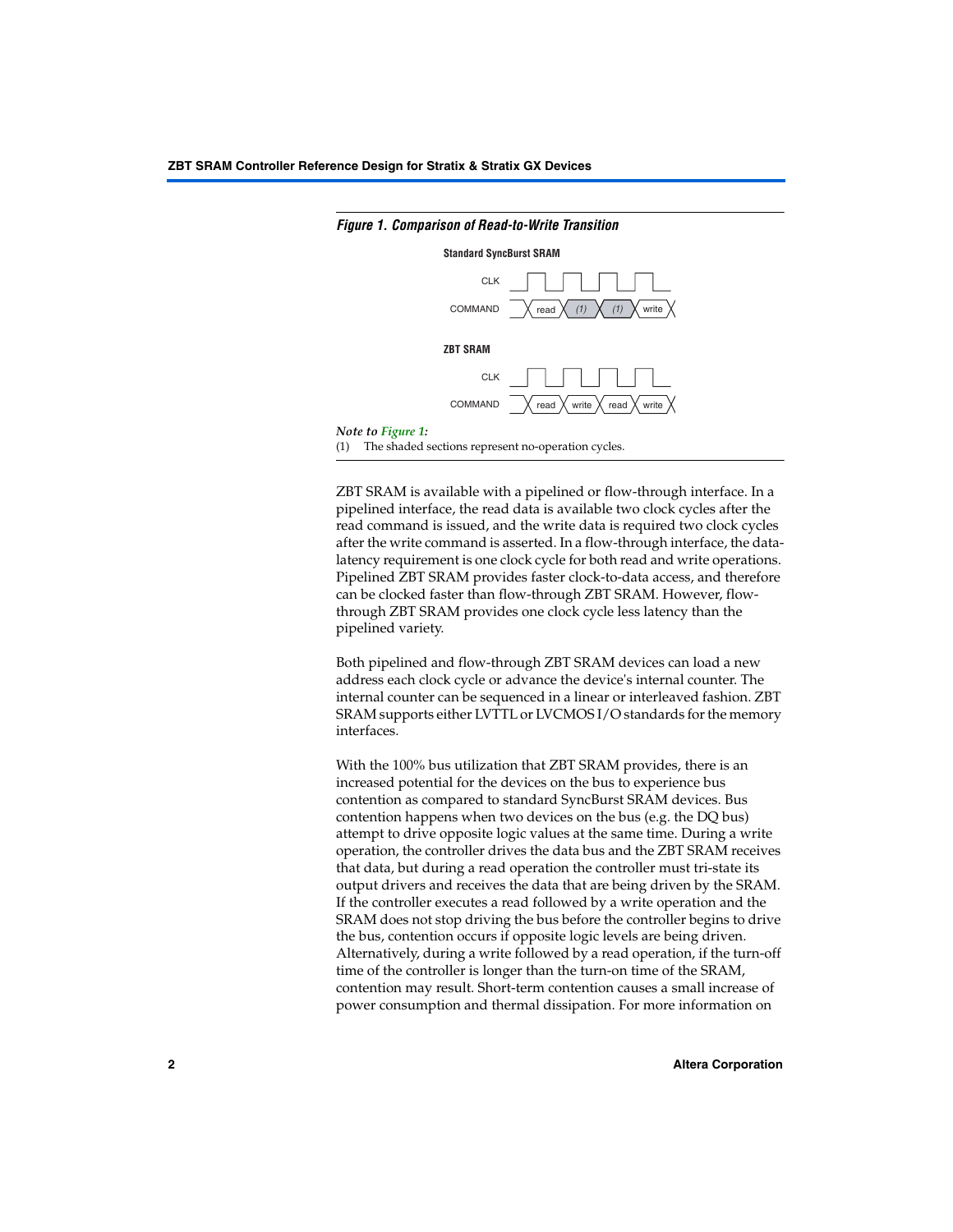bus contention and its effects, see the IDT document Application Brief AN-203 (ZBT SRAMS: System Design Issues and Bus Timing), available on the IDT web site at **www.idt.com**.

Altera's ZBT SRAM controller provides a simplified interface to ZBT SRAM devices. The controller is available in VHDL, and is optimized for the Altera Stratix and Stratix GX device architecture. Stratix and Stratix GX devices can interface with ZBT SRAM at 200 MHz.

An overview of the clock, control, address, and data signals on a ZBT SRAM device is useful to give an overall functionality description and is provided in this section.

# **Clock Signals**

ZBT SRAM uses one system clock input for all clocking purposes including the reads, and writes. All timing references are made with respect to the rising edge of this clock.

# **Control Signals**

The ZBT SRAM uses three different primary types of control signals to interface with memory controllers. For more information on the three primary types of control signals, see [Table 1](#page-3-0). RW\_N is a synchronous input that is asserted high for a read operation and low for a write operation. BW\_N[BWSIZE-1..0] are the synchronous byte write enables. Each byte of the data has its own active low byte write enable. The ADV\_LD\_N signal is a synchronous input that loads the internal registers with a new address when it is asserted with a low signal. If asserted high during the rising edge of the clock, the internal address counter is advanced.

## **Address Signals**

ZBT SRAM uses one synchronous address bus input SA[ASIZE-1..0] for all read and write operations with the memory device.

# **Data Signals**

ZBT SRAM uses one synchronous bidirectional data bus DQ[DSIZE-1..0] for all read and write operations to and from the memory device.

# **ZBT SRAM Interface Signals**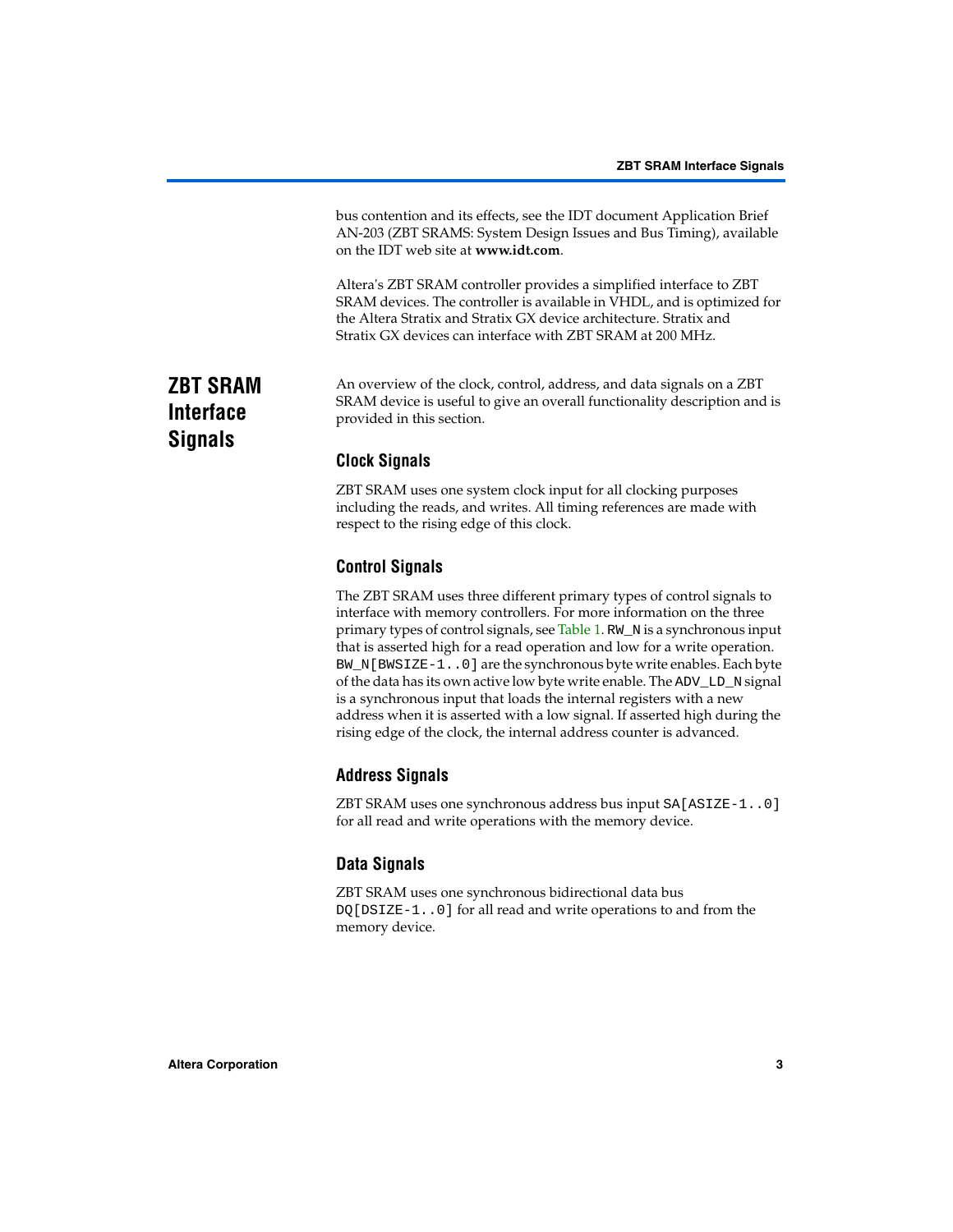## **Parameters**

[Table 1](#page-3-0) summarizes the parameters of the ZBT SRAM controller function. You can configure these parameters in the file.

<span id="page-3-0"></span>

| <b>Table 1. ZBT SRAM Controller Parameters</b> |                                                                                                                                                                                        |  |
|------------------------------------------------|----------------------------------------------------------------------------------------------------------------------------------------------------------------------------------------|--|
| <b>Parameter</b>                               | <b>Description</b>                                                                                                                                                                     |  |
| ASIZE                                          | Specifies the number of address bits used in the interface.                                                                                                                            |  |
| <b>DSIZE</b>                                   | Specifies the number of data bits used in the interface.                                                                                                                               |  |
| <b>BWSIZE</b>                                  | Specifies the number of byte enables used in the interface.                                                                                                                            |  |
| FLOWTHROUGH                                    | Value determines whether the controller operates in flow-through or pipelined mode. For<br>pipelined operation this parameter is set to 0. For flow-through operation, it is set to 1. |  |

# **ZBT Supported I/O Standards**

ZBT SRAM supports either LVTTL or LVCMOS I/O standards for I/O interfacing. These standards are fully supported in Stratix and Stratix GX devices. For more details on these I/O standards, refer to the *Using Selectable I/O Standards in Stratix & Stratix GX Devices* chapter in the *Stratix Device Handbook, Volume 2*.

# **Reference Design Description**

The reference design for the ZBT SRAM memory controller demonstrates generating the ZBT SRAM interface control signals. This design is optimized to run at 200 MHz in Stratix and Stratix GX devices. The Altera ZBT SRAM controller reference design can be implemented in Stratix and Stratix GX devices to provide a simplified interface to a ZBT SRAM device. The reference design implements the ZBT SRAM controller in an EP1S25F780C5 device.

[Figure 2](#page-4-0) shows a simplified system-level block diagram in which the ZBT SRAM controller connects to a ZBT SRAM module.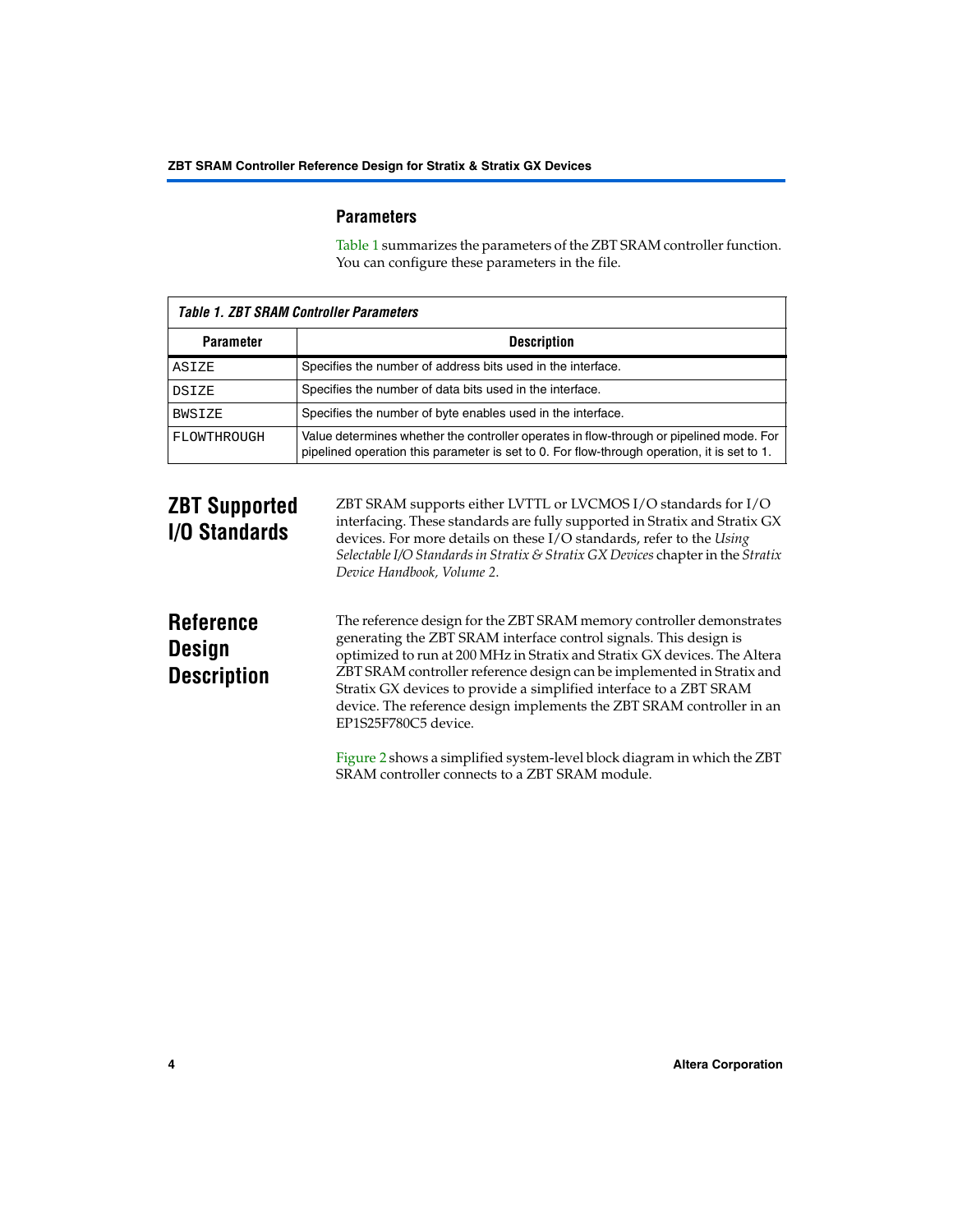<span id="page-4-0"></span>



# **Controller Structure & Operation**

The ZBT SRAM controller reference design is made up of five lower-level modules: pipe\_delay, addr\_ctrl\_out, data\_inout, pipe\_stage, and clk\_ctrl. [Figure 3](#page-4-1) shows a lower-level block diagram of the ZBT controller module.

<span id="page-4-1"></span>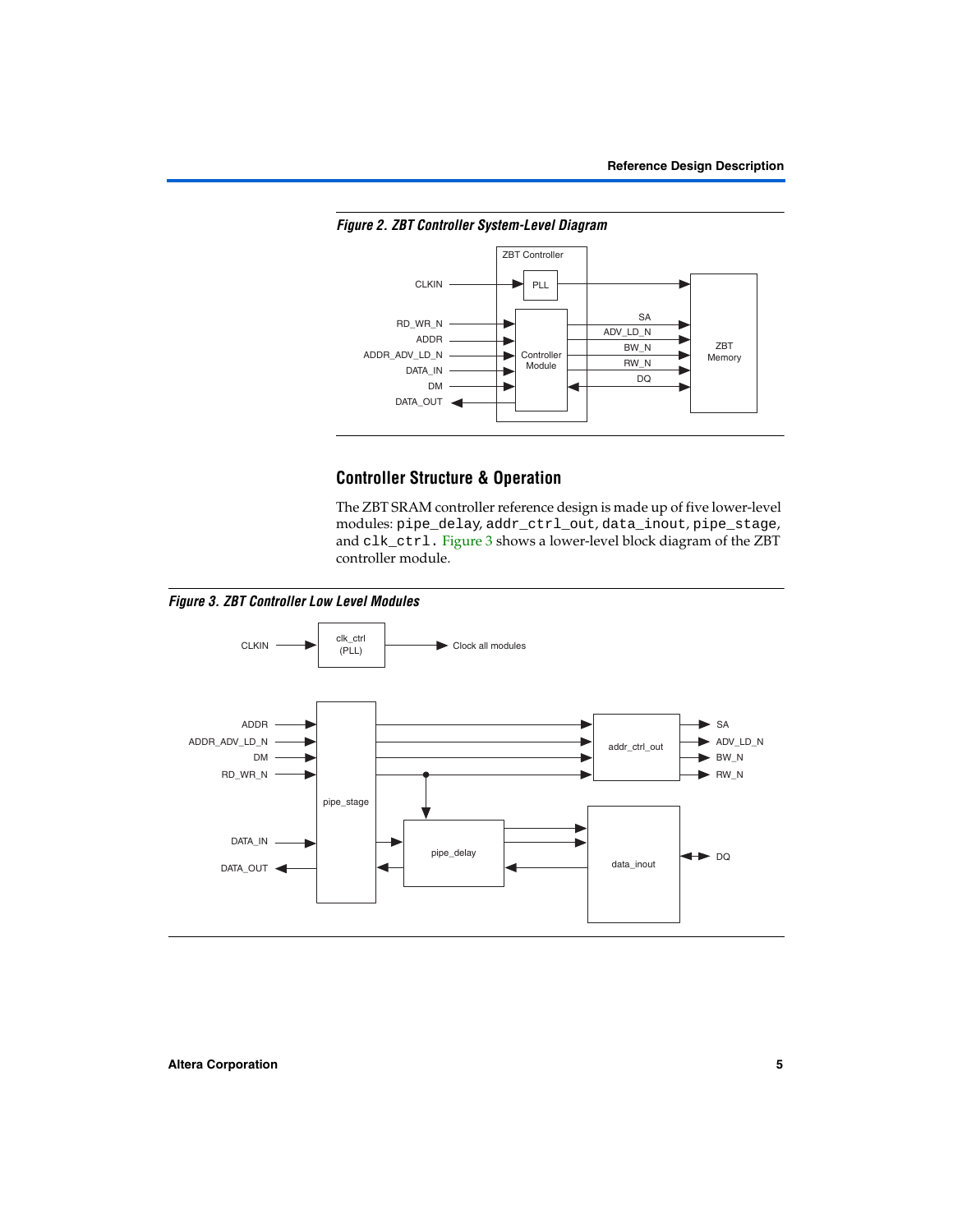[Table 2](#page-5-0) describes the function of the five ZBT controller lower-level modules.

<span id="page-5-0"></span>

| <b>Table 2. ZBT Controller Functional Operation</b> |                                                                                                                                                                                                                                                                                   |  |  |
|-----------------------------------------------------|-----------------------------------------------------------------------------------------------------------------------------------------------------------------------------------------------------------------------------------------------------------------------------------|--|--|
| Module                                              | <b>Function</b>                                                                                                                                                                                                                                                                   |  |  |
| pipe_delay                                          | Provides the proper delay for the input data, depending on whether the controller is<br>configured for pipelined or flow-through ZBT SRAM.                                                                                                                                        |  |  |
| addr_ctrl_out                                       | Registers the address and control signals before outputting them to the ZBT SRAM.                                                                                                                                                                                                 |  |  |
| data inout                                          | Registers outgoing data to the ZBT SRAM and provides bidirectional control for the<br>SRAM DQ bus.                                                                                                                                                                                |  |  |
| pipe_stage                                          | Registers the input and output user signals for speed purposes in a stand-alone<br>controller configuration. When the controller is interfaced to another module which<br>registers its signals before driving them to the controller, the pipe stage module<br>will be bypassed. |  |  |
| clk ctrl                                            | Instantiates an enhanced Stratix phase-locked loop (PLL) to multiply the input clock<br>and de-skew the internal and external clocks to the ZBT SRAM.                                                                                                                             |  |  |

For write operations, the controller aligns the write data to the write command. The controller also handles bus turnaround for transitioning between write and read operations. The following sections provide detailed descriptions of the read and write operations.

# **Read Operation**

Use the following guidelines for read operation:

- The ADDR and ADDR\_ADV\_LD\_N signals are set to appropriate values, while RESET\_N and RD\_WR\_N are set to high.
- The data to be read is available at DATA\_OUT six clock cycles after its address is loaded to the ADDR address for pipelined and flowthrough operations.
- The DM bits are not used for read operations.
- Asserting ADDR\_ADV\_LD\_N low causes the ZBT SRAM to write data to the ADDR address. Asserting ADDR\_ADV\_LD\_N high causes the ZBT SRAM internal two-bit counter to increment to the next address (i.e., the internal two-bit counter takes the place of ADDR's lower two bits). The SRAM performs a burst read operation for the number of cycles that ADDR\_ADV\_LD\_N is high.

[Figure 4](#page-6-0) shows a timing diagram for two read operations. To perform multiple reads, change the input signals (i.e., ADDR and ADDR\_ADV\_LD\_N) each cycle while keeping RD\_WR\_N high.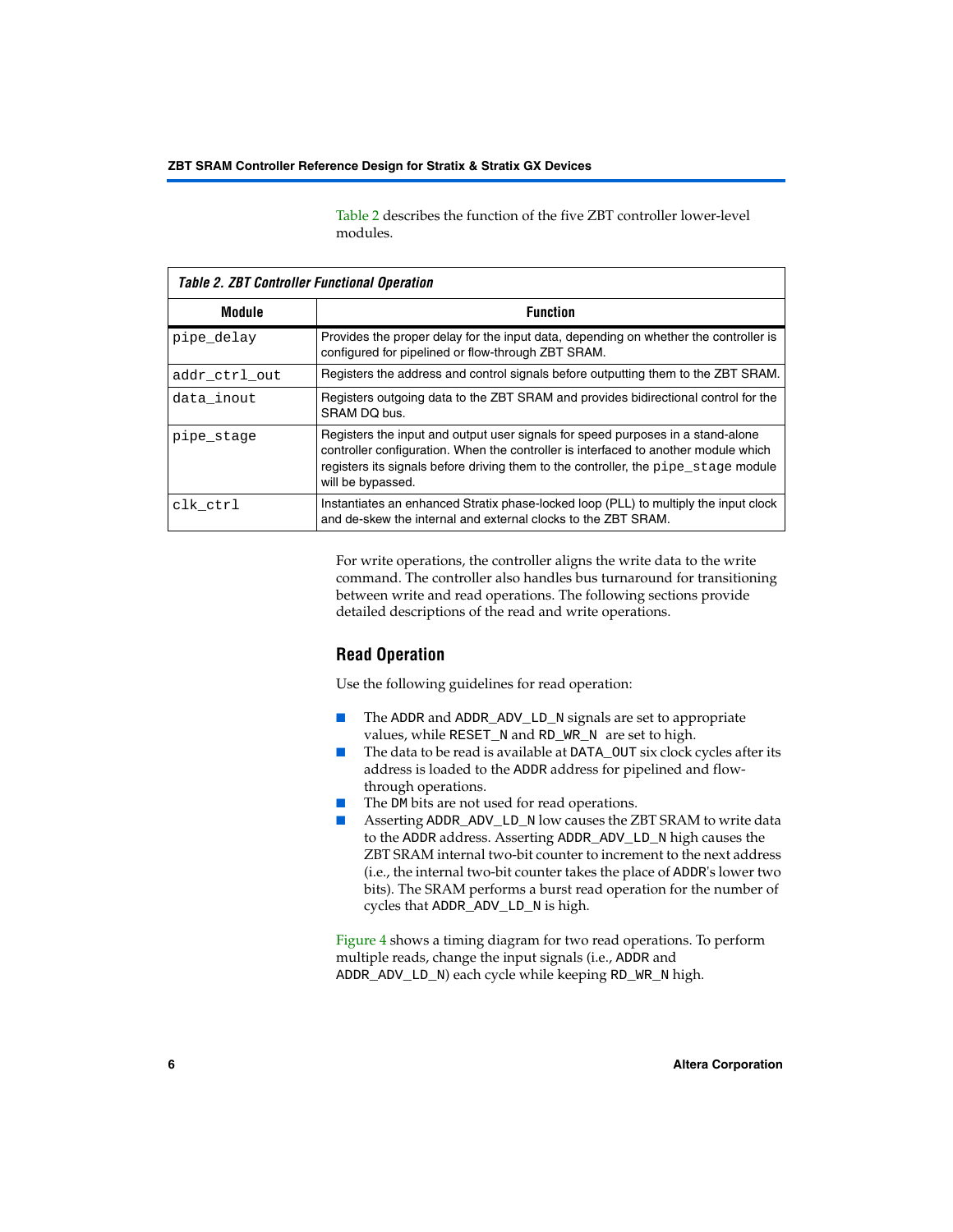<span id="page-6-0"></span>

<span id="page-6-1"></span>(1) The crosshatched area represent don't care bits.

# **Write Operation**

Use the following guidelines for write operations:

- The ADDR, ADDR\_ADV\_LD\_N, DATAIN, and DM signals are driven with the appropriate values, while RESET\_N is set to high and RD\_WR\_N is asserted low.
- The device clocks data into the ZBT SRAM four clock cycles later for pipelined operation and three clock cycles later for flow-through operation. The controller accommodates the latency requirements so that data is presented one clock cycle after the address and control signals for flow-through operation and two clock cycles for pipelined operations.
- The DM bits must be set high for each byte line (either eight or nine bits, depending on the SRAM used) that is written to the SRAM.
- Designers should assert ADDR\_ADV\_LD\_N low to write data to the ADDR address. Asserting ADDR\_ADV\_LD\_N high causes the SRAM internal two-bit counter to increment to the next address performing a burst write operation for the number of cycles that ADDR\_ADV\_LD\_N is high.

[Figure 5](#page-7-0) shows a timing diagram for two write operations. To perform multiple writes, change the input signals (i.e., ADDR, ADDR\_ADV\_LD\_N, DATAIN, and DM) each cycle while keeping RD\_WR\_N low.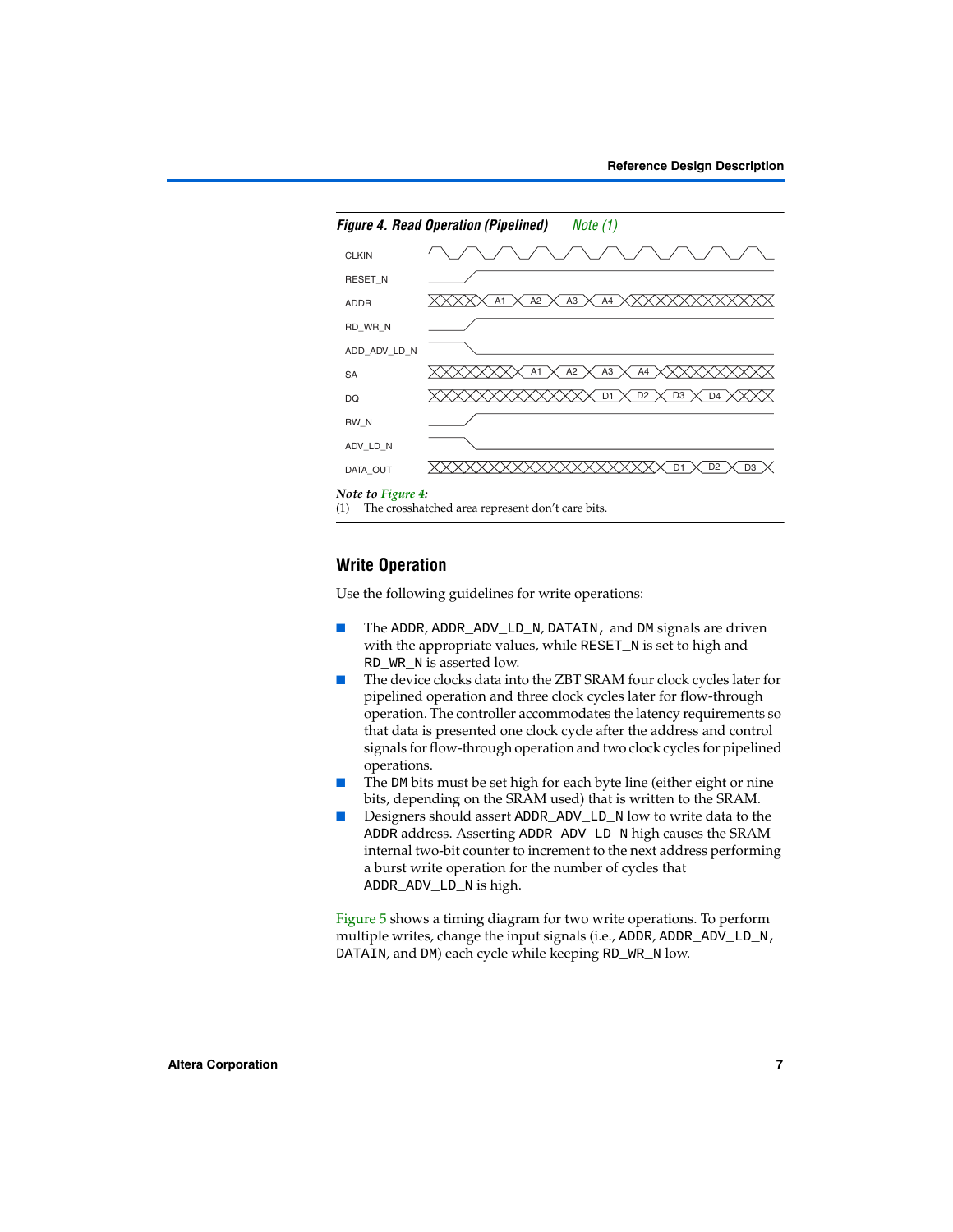<span id="page-7-0"></span>

# <span id="page-7-2"></span>**Interface Signal**

[Table 3](#page-7-1) describes the ZBT controller I/O port interface signals.

<span id="page-7-1"></span>

| Table 3. Interface Signals<br>(Part 1 of 2) |                   |        |           |                                                                       |
|---------------------------------------------|-------------------|--------|-----------|-----------------------------------------------------------------------|
| Signal                                      | Name              | Active | $1/0$ Pin | <b>Description</b>                                                    |
| CLKIN                                       | Clock             | N/A    | Input     | System clock.                                                         |
| RESET N                                     | Reset             | Low    | Input     | System reset (asynchronous).                                          |
| ADDR[ASIZE-10]                              | Memory<br>address | N/A    | Input     | Memory address for read/write<br>requests. The width is set by ASIZE. |
| RD WR N                                     | Read/write        | N/A    | Input     | High indicates a read, low indicates a<br>write.                      |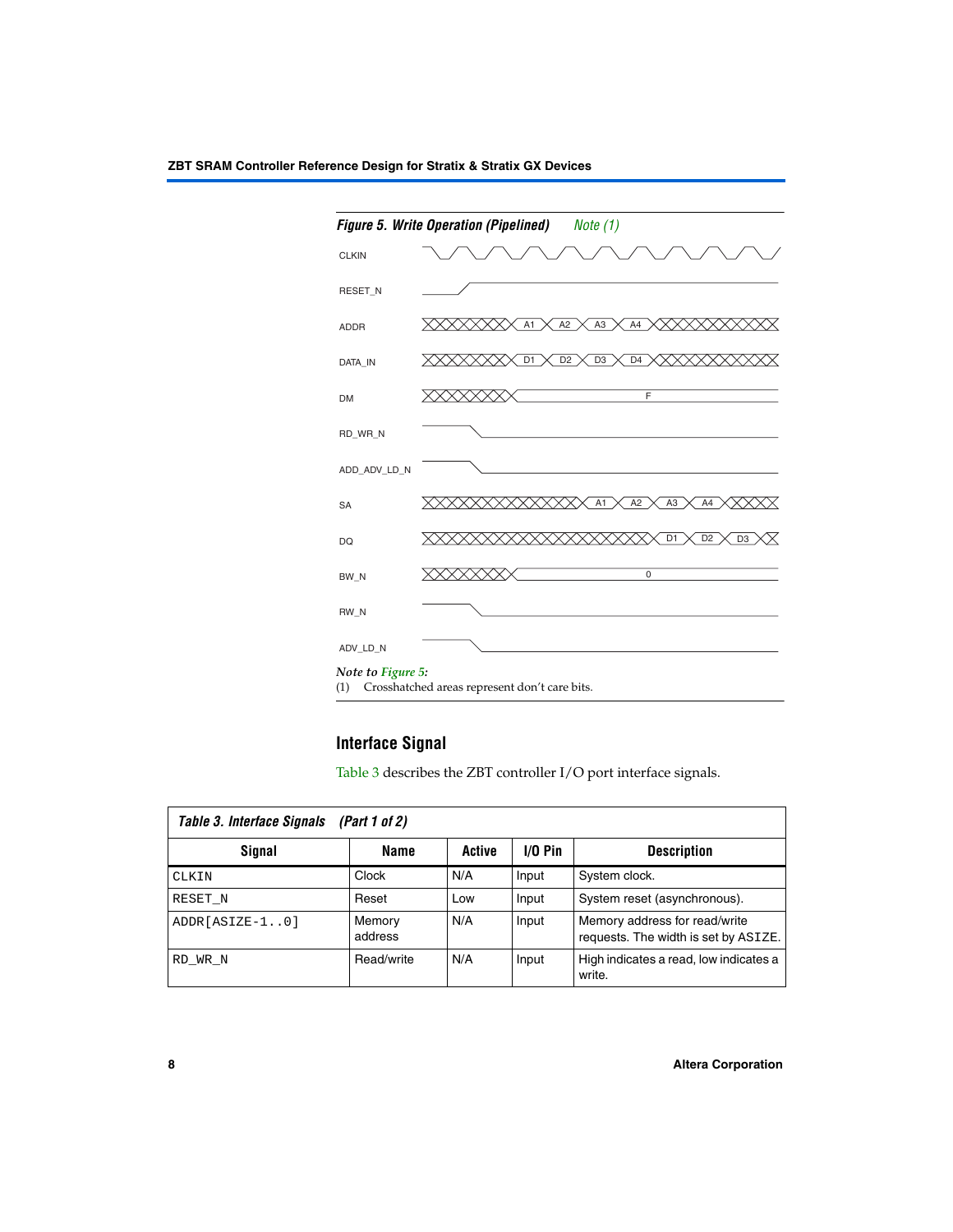| Table 3. Interface Signals (Part 2 of 2) |                         |        |                  |                                                                                                                                                       |
|------------------------------------------|-------------------------|--------|------------------|-------------------------------------------------------------------------------------------------------------------------------------------------------|
| Signal                                   | Name                    | Active | $1/0$ Pin        | <b>Description</b>                                                                                                                                    |
| ADDR ADV LD N                            | Address<br>advance/load | N/A    | Input            | Address advance/load input. When<br>high, the ZBT SRAM controller's<br>internal address counter is<br>advanced. When low, a new address<br>is loaded. |
| DATAIN[DSIZE-10]                         | Input data              | N/A    | Input            | Input data bus. The width is set by<br>DSIZE.                                                                                                         |
| DATAOUT[DSIZE-10]                        | Output data             | N/A    | Output           | Output data bus. The width is set by<br>DSIZE.                                                                                                        |
| $DM[BWSIZE-10]$                          | Data mask               | High   | Input            | Masks individual bytes during data<br>write. The width is set by BWSIZE.                                                                              |
| $SA[ASIZE-10]$                           | Address bus             | N/A    | Output           | Address outputs to the ZBT SRAM.                                                                                                                      |
| ADV LD N                                 | Advance/load            | N/A    | Output           | ADV_LD_N output to ZBT SRAM.                                                                                                                          |
| BW $N[BWSIZE-10]$                        | Byte write<br>enables   | Low    | Output           | ZBT byte write enables.                                                                                                                               |
| RW N                                     | Read/write              | N/A    | Output           | Read/write control signal; output to<br>the ZBT. High indicates a read, low<br>indicates a write.                                                     |
| $DO[DSIZE-10]$                           | Data                    | N/A    | Input/<br>output | Bidirectional data port                                                                                                                               |

# **Logic Options**

To ensure proper logic placement for the controller, use the following constraints in the Quartus® II software. These constraints are in the reference file provided by Altera. Use the Assignment Editor to:

- Turn off the **Remove Duplicate Register** logic option.
- Turn on the **Decrease Input Delay to Output Register** logic option for BW\_N signals.
- Turn on the **Decrease Input Delay to Input Register** logic option for DQ signals.
- Turn on the **Fast Input Register** logic option for ADDR signals.
- Turn on the **Fast Input Register** for DQ signals.
- Turn on the **Fast Output Register** for DQ signals.
- Turn on the **Fast Output Register** for BW\_N signals.

In addition, use the PLL phase shift feature to decrease the  $t_{\rm CO}$  times. However, this feature may increase  $t_{\text{SU}}$  times.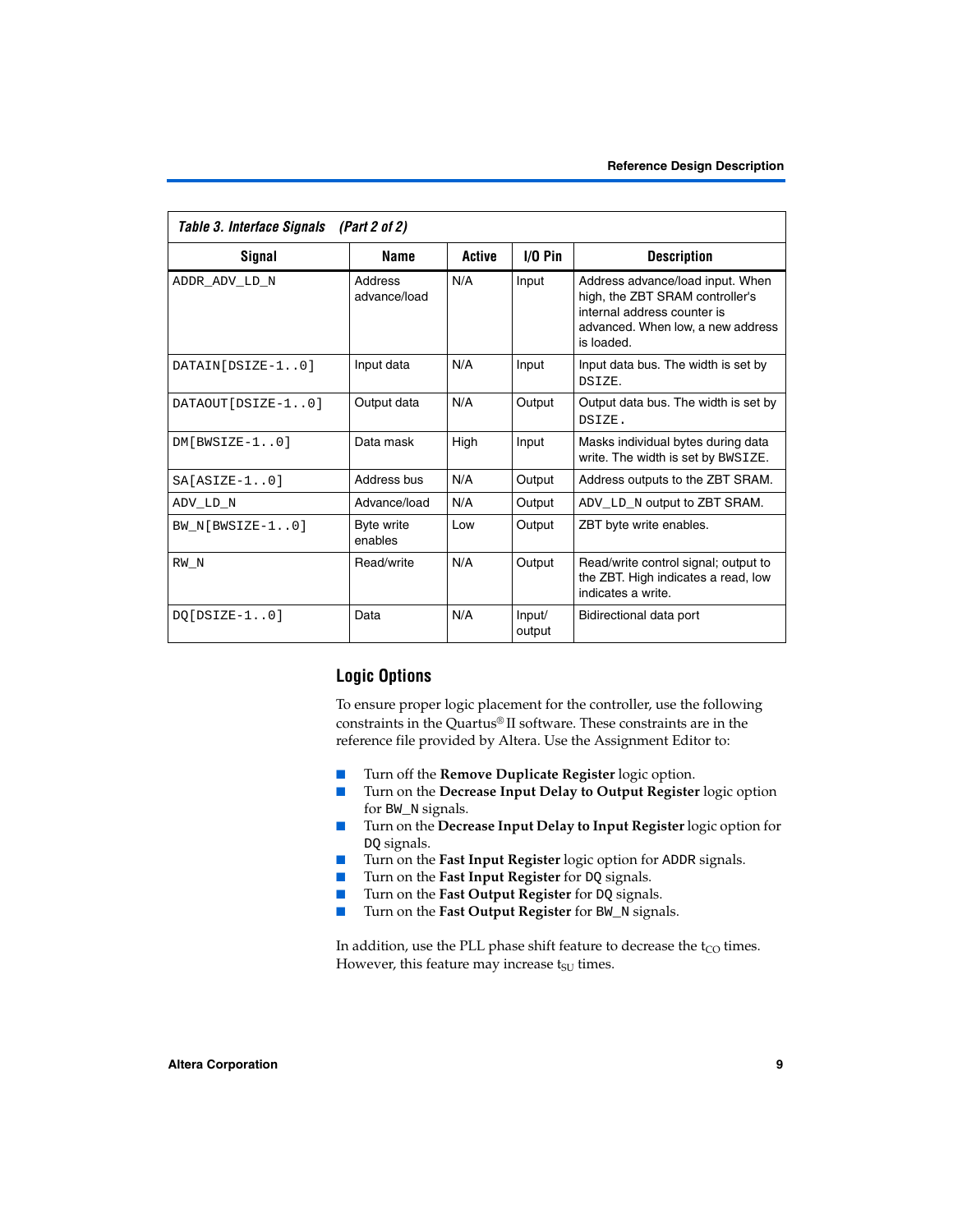# **Clock Generation**

The controller clocking scheme maintains consistent and robust highfrequency operation. The Altera ZBT SRAM controller reference design uses one dedicated input clock (CLKIN). This input clock feeds one of the enhanced PLLs in the Stratix and Stratix GX devices. This PLL boosts the input clock and adjust the phase of the internal and external clocks of the ZBT SRAM controller interface.

# **Programmable Delay Circuitry and Bus Contention**

Bus contention occurs when two or more devices try to drive a bus to different logic levels. This problem can happen when shifting from a write to a read cycle with no bus idle cycles in between. The ZBT SRAM controller performing write operation must go to high impedance before the ZBT SRAM output drivers turn on for the following read cycle. See [Figure 6](#page-9-0) for ZBT SRAM turn-on and turn-off timing.

<span id="page-9-0"></span>



The Stratix and Stratix GX devices' I/O driver has a rising edge delay cell in the output enable path. When implemented through the Quartus II software, this cell delays the output driver enable time. There is no time penalty to the output enable path when this delay cell is disabled. The contention window is defined as  $t_{ZX} - t_{XZ}$  which measures the difference between turn-on and turn-off time of the output driver at the same temperature and voltage. However, the low resistance path between the power supply and GND will result in increased power dissipation.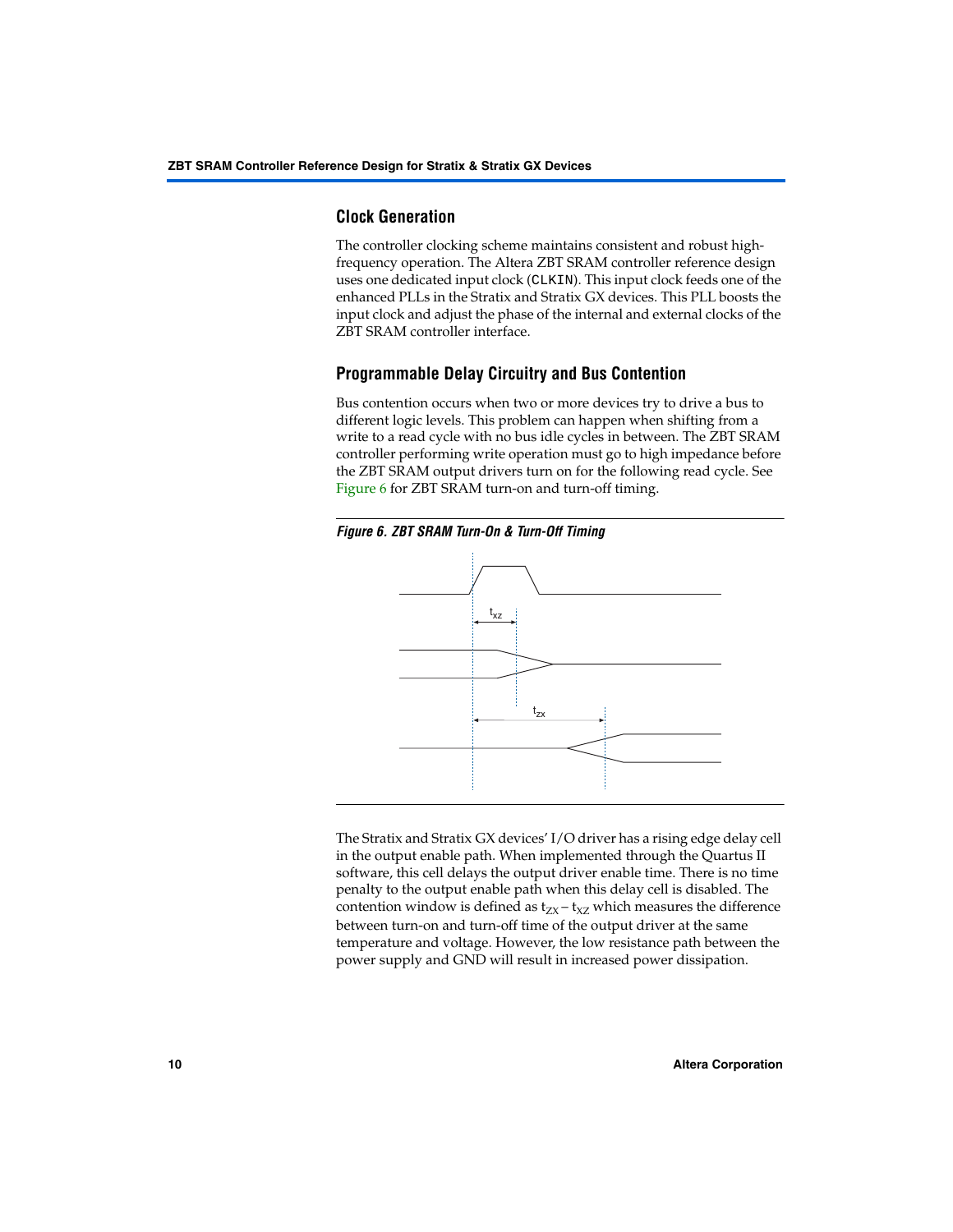# **Post Route Performance**

The post-route performance results for the ZBT SRAM controller are shown in [Tables 4](#page-10-0) and [5.](#page-10-1) The data shown in each table are obtained by shifting the PLL output clock with 300 ps.

<span id="page-10-0"></span>

|               | Table 4. Post-Route Performance    | <i>Notes <math>(1)</math>, <math>(2)</math></i> |                      |                             |                 |
|---------------|------------------------------------|-------------------------------------------------|----------------------|-----------------------------|-----------------|
| <b>Device</b> | Internal f <sub>MAX</sub><br>(MHz) | $t_{CO}$ (ns)                                   | t <sub>su</sub> (ns) | <b>Throughput</b><br>(Mbps) | Total LEs $(3)$ |
| EP1S25F780C5  | 200                                | 5.160                                           | 3.379                | 800                         | 301             |

#### *Notes to [Table 4](#page-10-0):*

<span id="page-10-2"></span>(1) The  $t_{CO}$  and  $t_{SU}$  values are worse-case values without setting any global timing requirements for pins available in the system and no phase shifting is applied to the output clock of the PLL.

<span id="page-10-3"></span>(2) The timing data may vary according to the version of the Quartus II software used in compilation.

<span id="page-10-4"></span>(3) LE: logic element

<span id="page-10-1"></span>

| Table 5. Data Byte Timing<br><i>Notes <math>(1)</math>, <math>(2)</math></i> |                                             |                                                |                                             |                                         |  |
|------------------------------------------------------------------------------|---------------------------------------------|------------------------------------------------|---------------------------------------------|-----------------------------------------|--|
|                                                                              |                                             | $t_{c0}$ (ns)                                  | $t_{\text{SU}}$ (ns)                        |                                         |  |
| <b>Byte</b>                                                                  | <b>Required Set in</b><br><b>Quartus II</b> | <b>Quartus II</b><br><b>Compilation Report</b> | <b>Required Set in</b><br><b>Quartus II</b> | Quartus II<br><b>Compilation Report</b> |  |
| DO                                                                           | 3,500                                       | 3,303                                          | 1,100                                       | 1.046                                   |  |
| BW N                                                                         | 2,500                                       | 2,595                                          |                                             |                                         |  |

#### *Notes to [Table 5](#page-10-1):*

(1) The t<sub>CO</sub> requirements for BW\_N pins are set to 2.5 ns. Although the t<sub>CO</sub> value from the Quartus II software compilation fails to meet the requirement set in the Quartus II software, the compilation report shows that the Quartus II software provides  $t_{CO}$  for BW\_N signals within the specification of this project.

(2) The data may vary according to the version of the Quartus II software used for compilation.

## **Contention Analysis**

The Stratix and Stratix GX devices' turn-on time and turn-off time are 3.3 ns and 2.2 ns, respectively, where the timing paths of these values are inclusive of the output buffer and output-enable routings. The IDT71V3548S133 133-MHz pipelined ZBT SRAM has a 1.5-ns turn-on time and a 1.5- to 3.0-ns turn-off time. Using these values, if the controller performs a read operation followed by a write operation, there is no contention because the ZBT SRAM turn-off time is faster than the controller turn-on time. For a write operation followed by a read operation, there is a possibility of no more than 0.7 ns of contention  $(2.2 \text{ ns} - 1.5 \text{ ns} = 0.7 \text{ ns}).$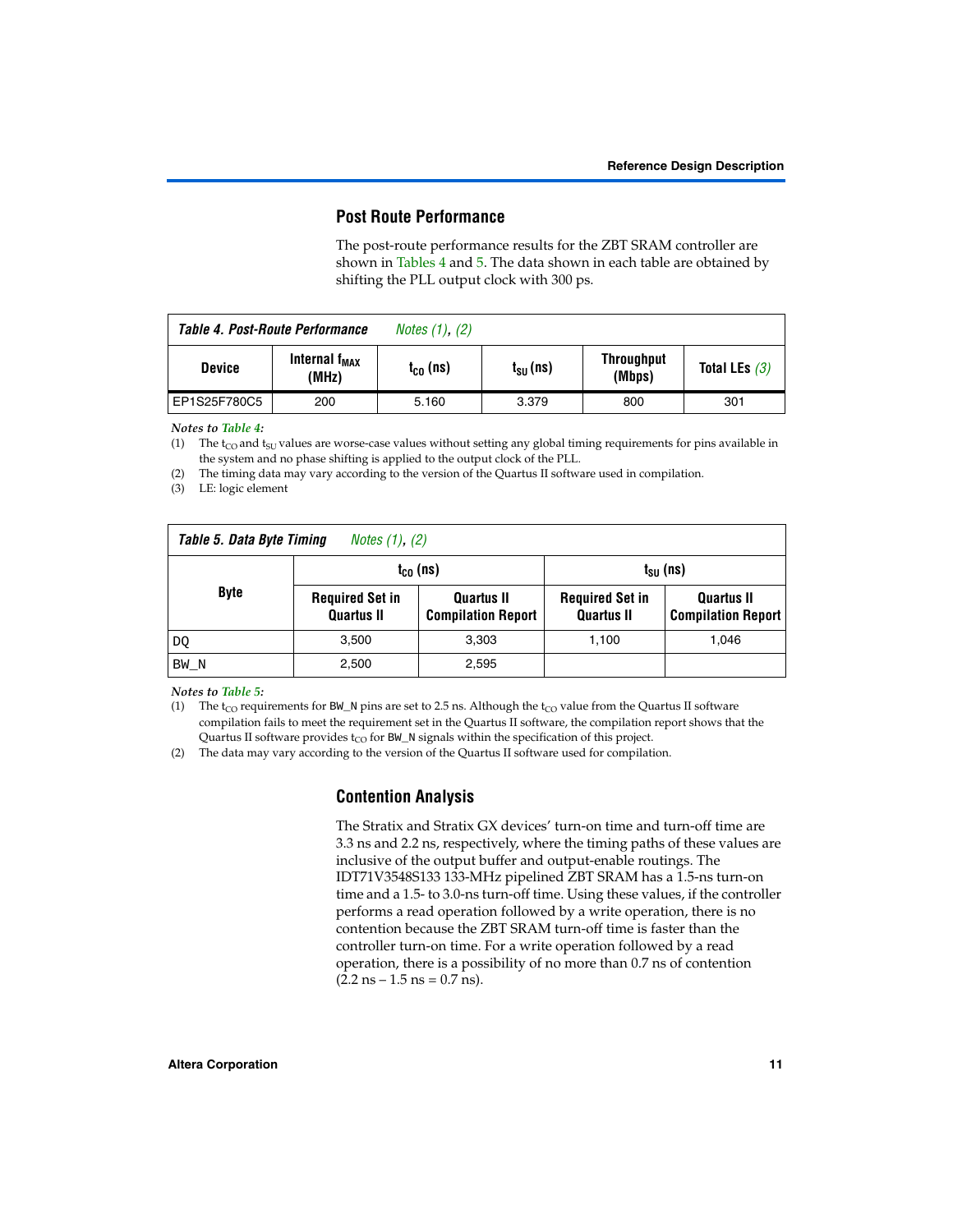The IDT 71V3556P 200-MHz pipelined ZBT SRAM has a 3.2-ns turn-on time and a 3.0-ns turn-off time. Using these values, if the controller performs a read operation followed by a write operation, there is no contention because the ZBT SRAM turns off faster than the controller turns on. Besides that, there is also no contention for a write operation followed by a read operation since the Stratix and Stratix GX devices turn-off time is 1-ns faster than the ZBT SRAM turn-on time  $(2.2 \text{ ns} - 3.2 \text{ ns} = -1.0 \text{ ns}).$ 



f See the *DC & Switching Characteristics* chapter of the *Stratix Device Handbook* for more imformation on  $t_{XZ}$  and  $t_{ZX}$  numbers. Even though the data sheet shows similar numbers for both  $t_{XZ}$  and  $t_{ZX}$ , typically  $t_{ZX}$ numbers are 2 ns slower than  $t_{XZ}$  numbers for Stratix and Stratix GX devices. The Quartus II software and the*Stratix Device Handbook* provide the worst case numbers between  $t_{XZ}$  and  $t_{ZX}$ . If I/O standard  $t_{XZ}$  time is needed, subtract 2 ns from the numbers reported in the Quartus II software.

## **Getting Started** The Altera ZBT SRAM controller reference design provides solutions for integrating ZBT SRAM into a system. This section describes how to install and use the reference design on a PC.

# **Hardware & Software Requirements**

These instructions assume that that the designer has:

- A PC with the Quartus II software version 3.0 SP1 (or higher) installed in the default location is used.
- Familiarity with the Quartus II software.
- ModelSim version 5.7c software is installed for simulation.

# **Design Installation**

Altera provides the ZBT SRAM controller reference design as VHDL compressed file. This reference design can be downloaded from the Altera web site at **www.altera.com**. To install the files, perform the following steps:

- 1. Create a new directory on the hard drive to save the files.
- 2. Save the zip file, **zbt** rd vhdl str v1.0.0.zip, into the directory just created. The file can be deleted once the installation is done.
- 3. Extract the contents of the **zbt\_rd\_vhdl\_str\_v1.0.0.zip** file to the directory created in step 1.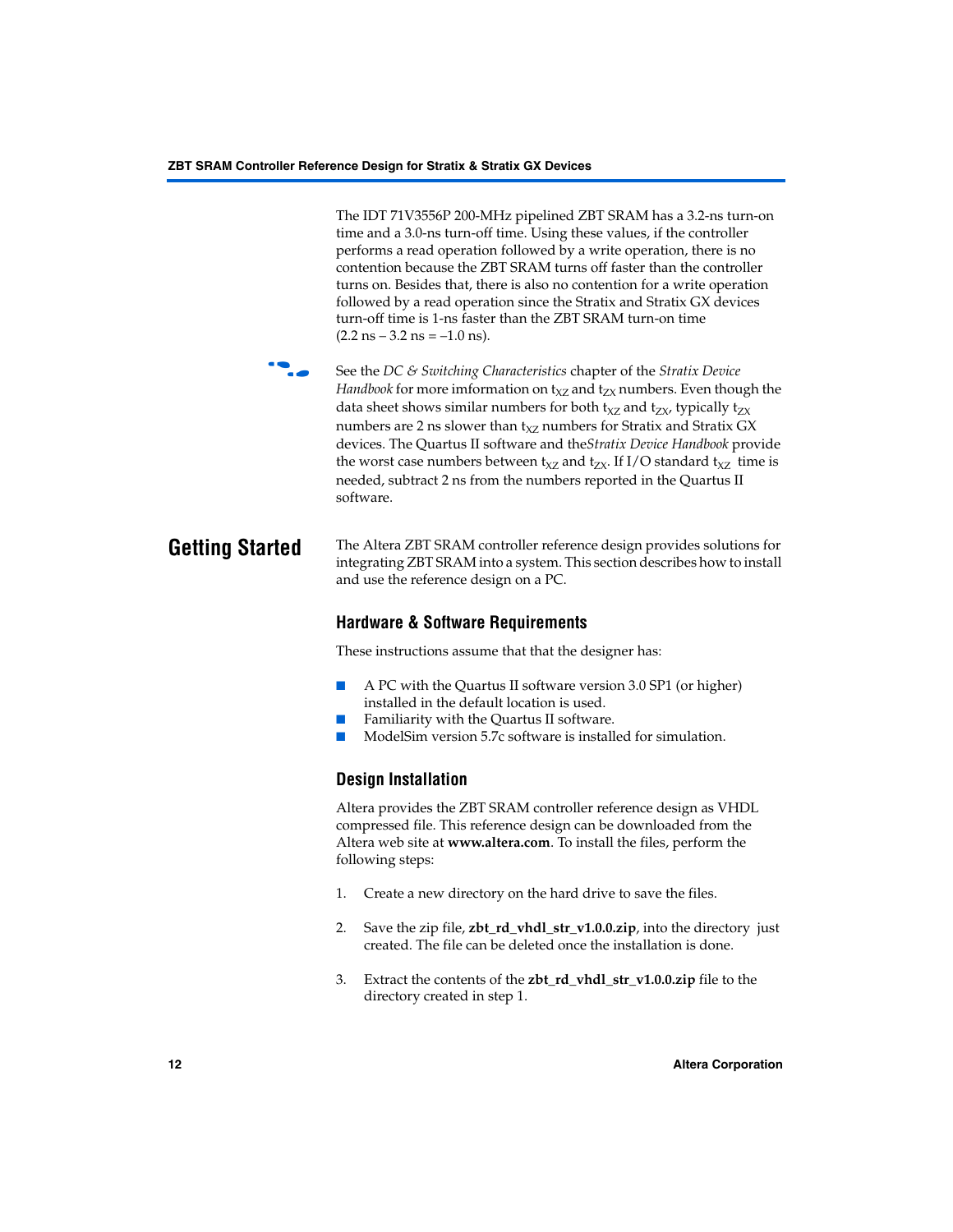[Figure 7](#page-12-0) shows the directory structure created for the reference design and displays selected VHDL files.

<span id="page-12-0"></span>*Figure 7. ZBT SRAM Controller Directory File Structure*



# **Compilation & Simulation of Reference Designs**

Altera provides the reference design source files to synthesize, place-androute, and simulate the design. This section describes the design flow for the reference design, including compiling and synthesizing in the Quartus II software and simulating in the ModelSim software.

The results for each step are included in the reference design. Therefore, you do not need to perform each step unless the design files have been altered. For example, the simulation results can be viewed without first compiling the design because the Quartus II software place-and-route results are included with the reference design. The compilation and simulation results are in the **lib** and **sim-lib** directories, respectively.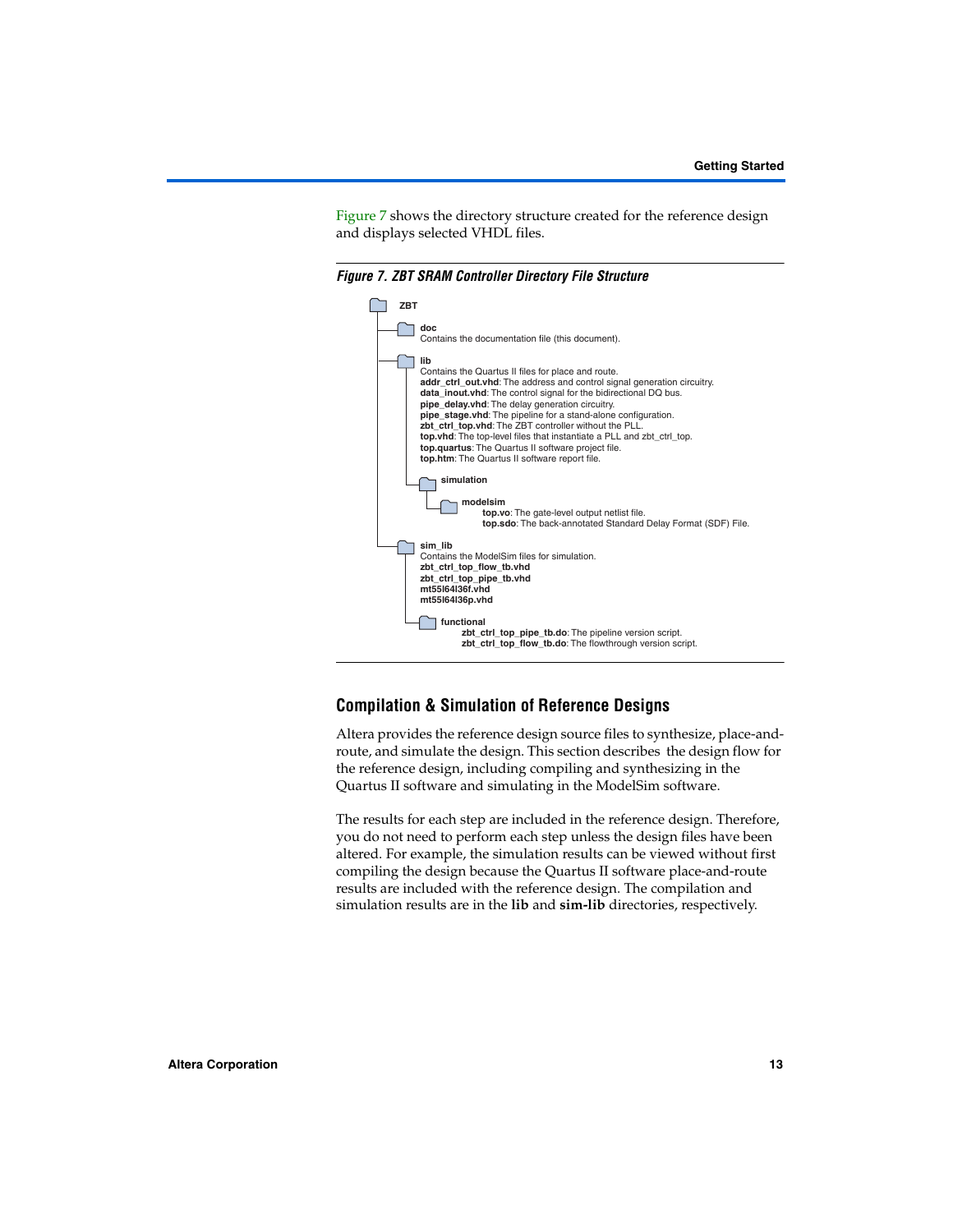## *Compile in the Quartus II Software*

This section describes how to compile and place-and-route the design using the Quartus II software. The **lib** directory contains the Quartus II software version 3.0 SP1 project files, including the constraint files needed for the design to meet the required clock frequencies and I/O timing. Altera provides the project files listed in [Table 6](#page-13-0) in the **lib** directory.

<span id="page-13-0"></span>

| <b>Table 6. Project File Descriptions</b> |                                                                                                                                                                                                                                                                                                                  |  |  |
|-------------------------------------------|------------------------------------------------------------------------------------------------------------------------------------------------------------------------------------------------------------------------------------------------------------------------------------------------------------------|--|--|
| <b>File</b>                               | <b>Description</b>                                                                                                                                                                                                                                                                                               |  |  |
| pll.vhd                                   | PLL instantiation file created by the MegaWizard <sup>®</sup> Plug-In<br>Manager. This file instantiates the parameterized altpll<br>function, which generates a PLL in the Stratix and<br>Stratix GX devices. This PLL is instantiated in the top-level<br>top. vhd file and feeds all the lower-level modules. |  |  |
| addr ctrl out.vhd                         | Registers the address and control bits.                                                                                                                                                                                                                                                                          |  |  |
| data inout.vhd                            | Controls the input/output functions of the controller.                                                                                                                                                                                                                                                           |  |  |
| pipe_delay.vhd                            | Contains the pipeline delay module for flow-through and<br>pipelined ZBT SRAM.                                                                                                                                                                                                                                   |  |  |
| pipe_stage.vhd                            | Transmits and receives signals.                                                                                                                                                                                                                                                                                  |  |  |
| top.vhd                                   | Instantiates all the files described above and is the top-<br>level file.                                                                                                                                                                                                                                        |  |  |

To compile the Altera-provided project files, use the following steps:

- 1. Run the Quartus II software.
- 2. Choose **Open Project** (File menu).
- 3. Select the **top.quartus** file from the <*work dir*> **\zbt\_rd\_vhdl\_str\_v1.0.0\lib** directory and click **Open**.
- 4. Choose **Compile Mode** (Processing menu).
- 5. Choose **Start Compilation** (Processing menu).

#### *Simulate in the ModelSim Software*

The **sim\_lib** directory contains two VHDL test bench files: **zbt\_ctrl\_top\_flow\_tb.vhd** for flow-through mode and **zbt\_ctrl\_top\_pipe\_tb.vhd** for pipelined mode, which instantiates the ZBT SRAM controller and the ZBT SRAM model (**idt71v3556.vhd,** a pipelined model). The test bench demonstrates the functionality of the controller by first writing into the memory and then reading from the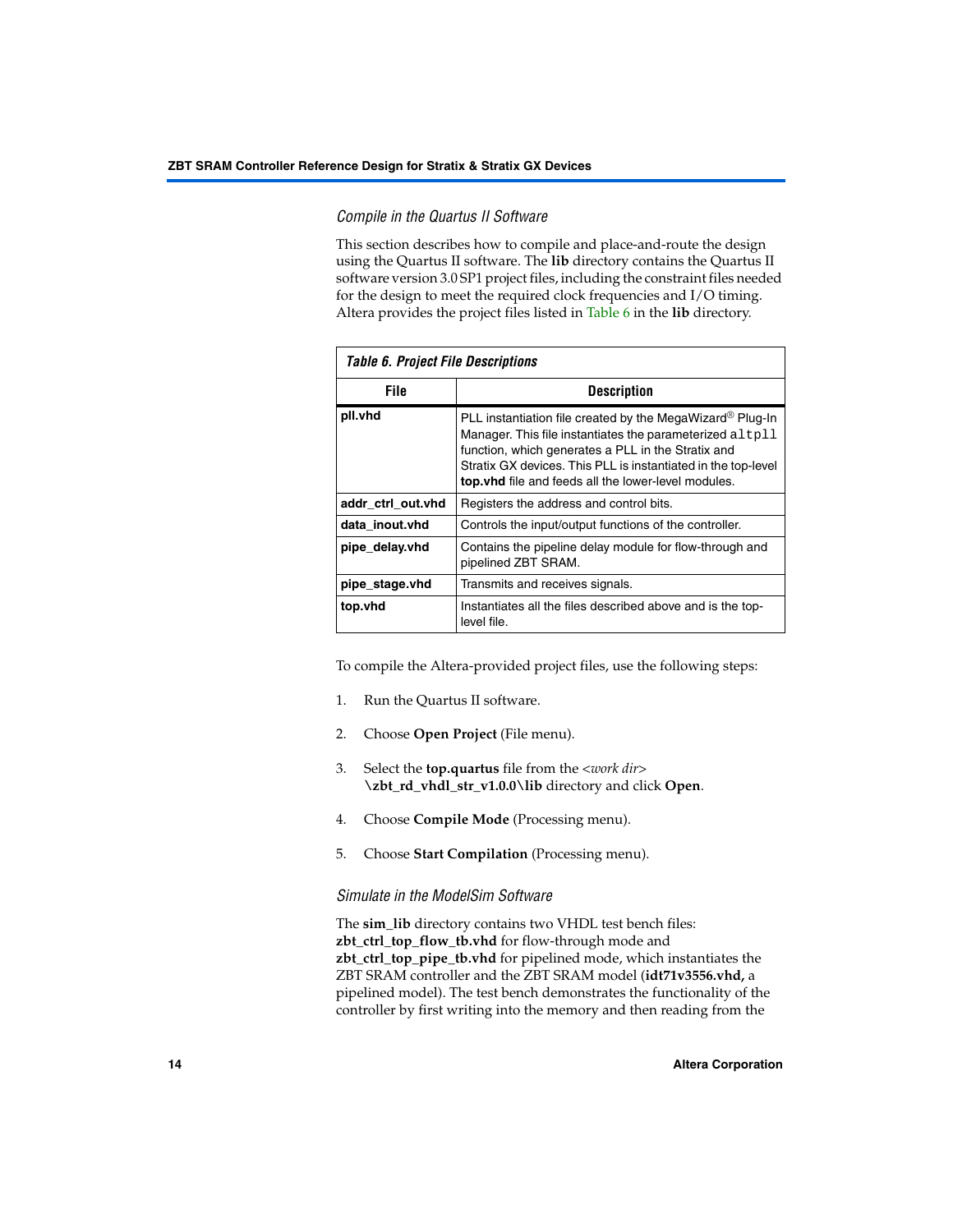|            | memory and comparing the data. Because the SRAM model is behavioral<br>and does not contain timing information, additional delay is added to the<br>signals to and from the SRAM in the testbench to account for board delay<br>and clock-to-output time. Different board-delay scenarios can be<br>modeled by changing these delays.                                                                                                                                                                                                                                                                         |  |  |  |
|------------|---------------------------------------------------------------------------------------------------------------------------------------------------------------------------------------------------------------------------------------------------------------------------------------------------------------------------------------------------------------------------------------------------------------------------------------------------------------------------------------------------------------------------------------------------------------------------------------------------------------|--|--|--|
|            | Altera provides two scripts (zbt_ctrl_top_flow_tb.do and<br>zbt_ctrl_top_pipe_tb.do) to perform functional simulation in the<br>ModelSim software. These scripts create a work library and pre-compile<br>the correct simulation libraries for functional simulation. They also<br>compile the controller source files, the model, and the test bench file, and<br>display the appropriate waveforms. If the files are not in the default<br>installation locations, the script must be updated so that the paths point<br>to the locations of the installed reference design and the Quartus II<br>software. |  |  |  |
|            | Use the following steps to perform functional simulation:                                                                                                                                                                                                                                                                                                                                                                                                                                                                                                                                                     |  |  |  |
|            | 1.<br>Run the ModelSim version 5.6a software.                                                                                                                                                                                                                                                                                                                                                                                                                                                                                                                                                                 |  |  |  |
|            | Change the working directory to the < <i>work</i><br>2.<br>dir>\zbt_rd_vhdl_str_v1.0.0\sim_lib\functional directory.                                                                                                                                                                                                                                                                                                                                                                                                                                                                                          |  |  |  |
|            | 3.<br>Type the following commands in the <b>Command</b> window: do<br>zbt_ctrl_top_flow_tb.do (for flow-through mode)                                                                                                                                                                                                                                                                                                                                                                                                                                                                                         |  |  |  |
| Conclusion | ZBT SRAM addresses the need for high-throughput, low-latency static<br>memory and is useful for designs with many successive read and write<br>transactions. The transition latency is minimized because ZBT SRAM<br>does not require turnaround cycles between reads and writes. Altera<br>Stratix and Stratix GX devices support ZBT SRAM system frequency up<br>to 200 MHz. The Altera ZBT SRAM controller reference design is a ready-<br>to-use memory controller that interfaces Stratix and Stratix GX devices<br>with a ZBT SRAM device at up to 200 MHz.                                             |  |  |  |